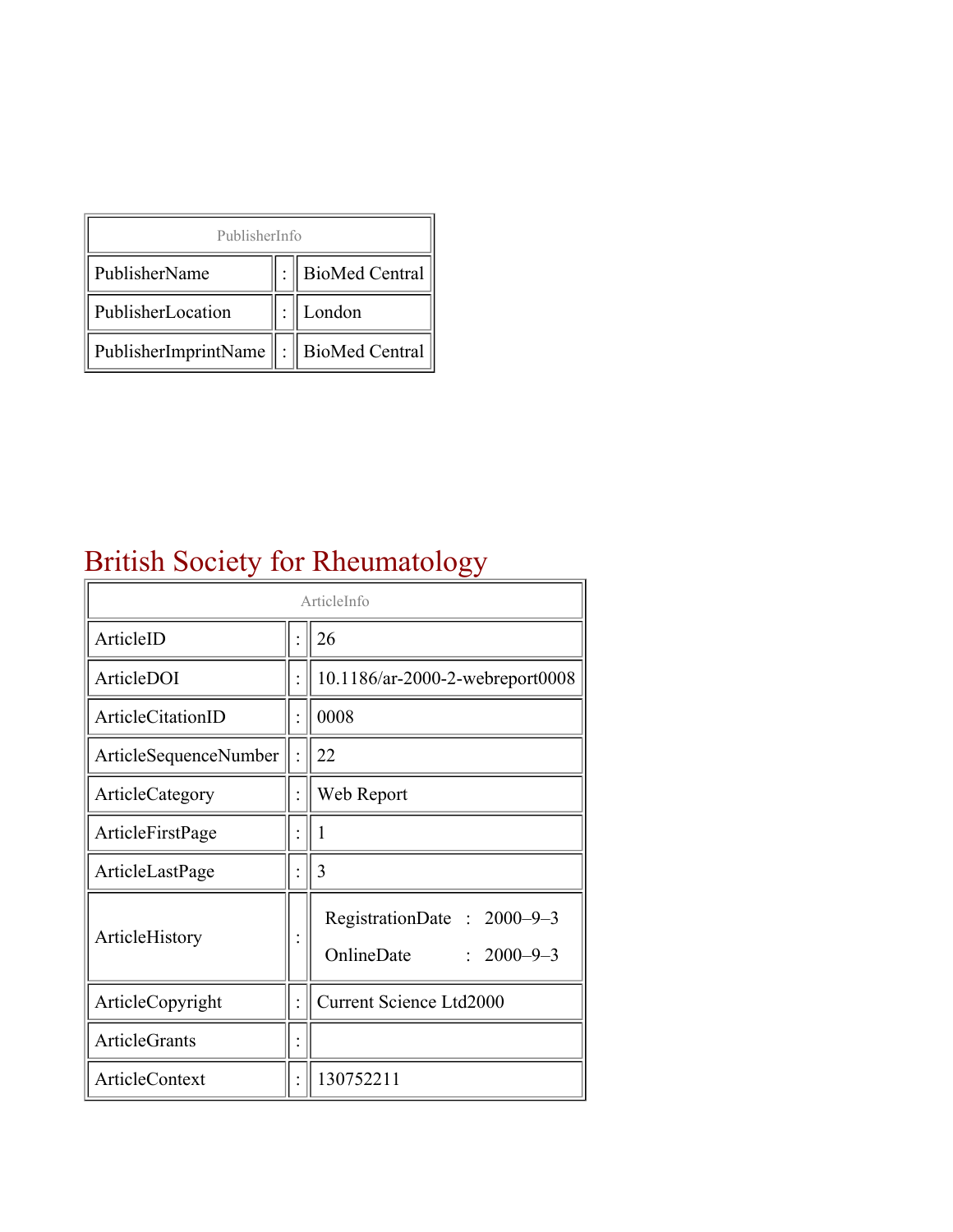Aff1 Medical Writer, Science Press Internet Services, USA

# **Overview**

The British Society for Rheumatology (BSR) is a professional body for people working in rheumatology and related fields. The website is funded by an educational grant from Boehringer Ingelheim. The majority of content on the site is for professionals, although there is section dedicated to patients.

#### Content

The site is divided into five sections, which I will describe briefly in this report.

The 'BSR Information' section contains a wealth of information about the BSR, starting with an outline of its work and structure. It covers details of membership, CME courses, special interest groups, and members of the various BSR committees.

The 'General Rheumatology' section covers statistical information on the prevalence of arthritis, and defines rheumatic illnesses and the role of a rheumatologist. It also hosts a 'meeting diary', which lists relevant national and international meetings and courses. For each entry, the title, location and contact details are given, with online links where available. There is also a list of contact details for all major professional associations and societies.

The 'Information for Patients' section has external links to patient sites, plus FAQs on what to expect when seeing a rheumatologist. Most usefully, it has a vast list of contact details (and urls) for arthritis patient support groups and associations.

The 'Clinical Publications' section is solely for professionals, and links to online resources such as clinical and management guidelines, government reports, and the BCR's official journal *Rheumatology*. Finally there is access to the Heberden Library Catalogue, which is a huge collection of rheumatology resources (eg manuscripts, engravings, slides) dating from the 16th century.

The 'News' section supposedly contains topical news and research findings, although at the time of review it was empty. However this section does contains a link to PubMed, the US National Library of Medicine's interface for searching MEDLINE and other bibliographic databases.